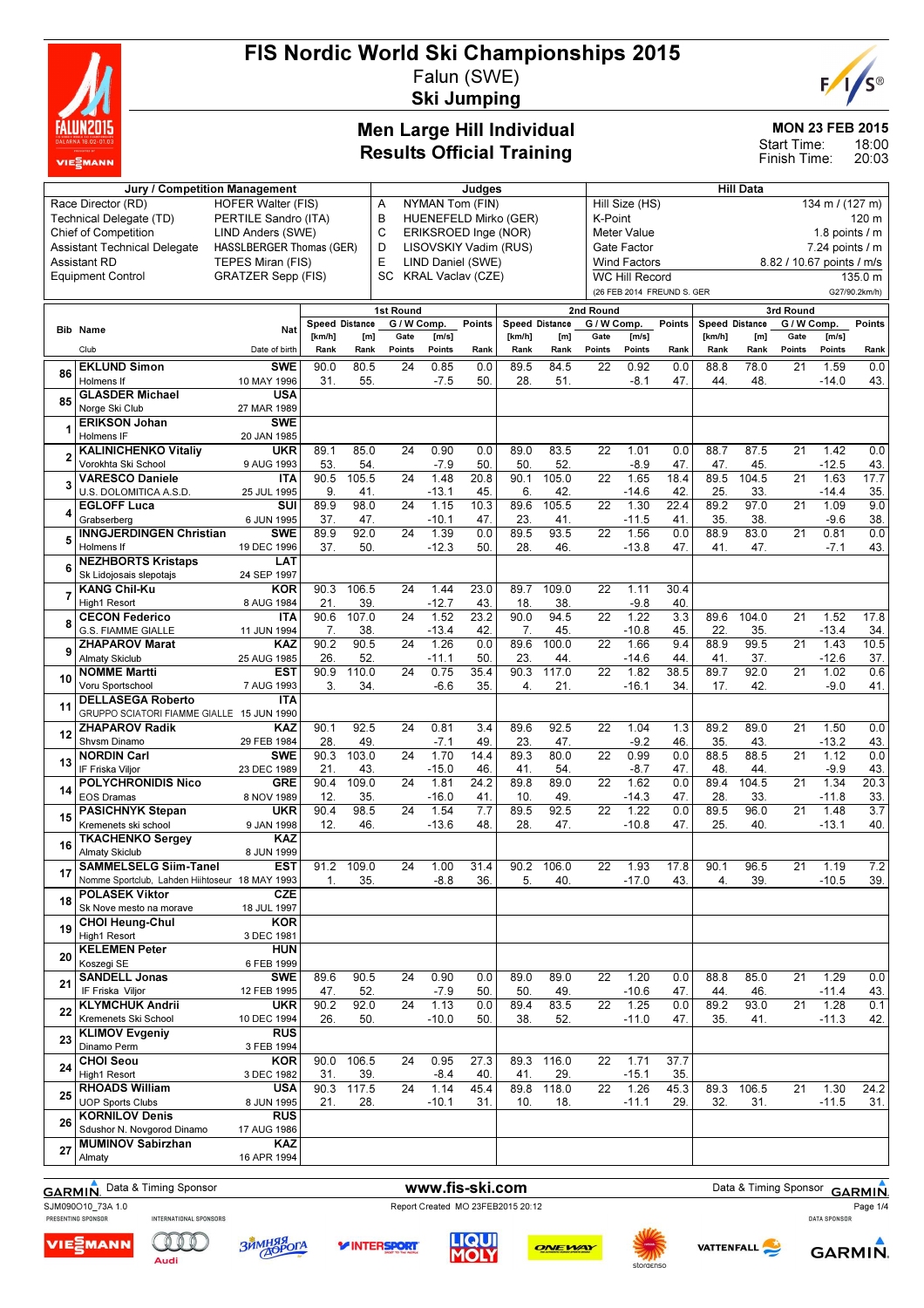

### FIS Nordic World Ski Championships 2015 Falun (SWE)

Ski Jumping

### Men Large Hill Individual Results Official Training

### MON 23 FEB 2015

 $F/1$ 

18:00 20:03 Start Time: Finish Time:

|    |                                                               | 1st Round                 |                |                       |                        |                              | 2nd Round   |                         |              |                        |                 | 3rd Round   |                |                       |                 |                 |                |
|----|---------------------------------------------------------------|---------------------------|----------------|-----------------------|------------------------|------------------------------|-------------|-------------------------|--------------|------------------------|-----------------|-------------|----------------|-----------------------|-----------------|-----------------|----------------|
|    | <b>Bib Name</b>                                               | Nat                       |                | <b>Speed Distance</b> | G / W Comp.            |                              | Points      | Speed Distance          |              | G / W Comp.            |                 | Points      |                | <b>Speed Distance</b> | G / W Comp.     |                 | Points         |
|    | Club                                                          | Date of birth             | [km/h]<br>Rank | [m]<br>Rank           | Gate<br>Points         | [m/s]<br>Points              | Rank        | [km/h]<br>Rank          | [m]<br>Rank  | Gate<br>Points         | [m/s]<br>Points | Rank        | [km/h]<br>Rank | [m]<br>Rank           | Gate<br>Points  | [m/s]<br>Points | Rank           |
|    | <b>COLLOREDO Sebastian</b>                                    | <b>ITA</b>                | 90.6           | 118.0                 | 24                     | 1.92                         | 39.5        | 89.9                    | 116.5        | 22                     | 1.45            | 40.9        | 89.4           | 113.0                 | 21              | 1.76            | 31.9           |
| 28 | GRUPPO SCIATORI FIAMME GIALLE 9 SEP 1987                      |                           | 7.             | 26                    |                        | $-16.9$                      | 32          | 8.                      | 26.          |                        | $-12.8$         | 31          | 28.            | 25.                   |                 | $-15.5$         | 29.            |
| 29 | <b>KIM Hyun-Ki</b><br><b>High1 Resort</b>                     | KOR<br>9 FEB 1983         |                |                       |                        |                              |             |                         |              |                        |                 |             |                |                       |                 |                 |                |
|    | <b>OLLI Harri</b>                                             | <b>FIN</b>                | 90.7           | 120.0                 | 24                     | 1.62                         | 45.7        | 89.8                    | 117.0        | 22                     | 1.44            | 41.9        | 89.3           | 111.0                 | 21              | 0.70            | 37.6           |
| 30 | Ounasvaara Ski Club                                           | 15 JAN 1985               | 5.             | 20                    |                        | $-14.3$                      | 30          | 10                      | 21.          |                        | $-12.7$         | 30.         | 32.            | 29                    |                 | $-6.2$          | 24.            |
| 31 | <b>AHONEN Janne</b><br>Lahden Hiihtoseura                     | <b>FIN</b><br>11 MAY 1977 | 90.7<br>5.     | 120.0<br>20           | 24                     | 1.30<br>$-11.5$              | 48.5<br>29  | 90.5<br>$\mathbf{2}$    | 122.0<br>10  | 22                     | 1.51<br>$-13.3$ | 50.3<br>19. | 90.3<br>1.     | 123.0<br>9.           | 21              | 1.40<br>$-12.3$ | 53.1<br>13.    |
|    | <b>ZOGRAFSKI Vladimir</b>                                     | <b>BUL</b>                | 89.7           | 114.0                 | 24                     | 1.39                         | 36.9        | 89.4                    | 117.0        | 22                     | 0.59            | 49.4        | 88.9           | 116.0                 | 21              | 1.72            | 37.6           |
| 32 | <b>NSA</b>                                                    | 14 JUL 1993               | 43.            | 33                    |                        | $-12.3$                      | 34          | 38.                     | 21.          |                        | $-5.2$          | 20.         | 41.            | 23.                   |                 | $-15.2$         | 24.            |
| 33 | <b>HLAVA Lukas</b><br>Dukla Liberec                           | CZE<br>10 SEP 1984        |                |                       |                        |                              |             |                         |              |                        |                 |             |                |                       |                 |                 |                |
| 35 | <b>LAMY CHAPPUIS Ronan</b>                                    | <b>FRA</b>                |                |                       |                        |                              |             |                         |              |                        |                 |             |                |                       |                 |                 |                |
|    | <b>Bois D'amont</b>                                           | 10 SEP 1993               |                |                       |                        |                              |             |                         |              |                        |                 |             |                |                       |                 |                 |                |
| 36 | <b>PEIER Killian</b><br>Vallee du Joux                        | SUI<br>28 MAR 1995        | 90.4<br>12.    | 119.0<br>24.          | 24                     | 1.07<br>$-9.4$               | 48.8<br>27  | 89.7<br>18.             | 112.0<br>35. | 22                     | 1.25<br>$-11.0$ | 34.6<br>37. | 89.4<br>28.    | 112.5<br>27.          | 21              | 1.61<br>$-14.2$ | 32.3<br>28.    |
| 37 | <b>MAKSIMOCHKIN Mikhail</b>                                   | <b>RUS</b>                |                |                       |                        |                              |             |                         |              |                        |                 |             |                |                       |                 |                 |                |
|    | Nizhniv Novgorod                                              | 29 AUG 1993               |                |                       |                        |                              |             |                         |              |                        |                 |             |                |                       |                 |                 |                |
| 38 | <b>HAZETDINOV Ilmir</b><br><b>CSKA</b>                        | <b>RUS</b><br>28 OCT 1991 |                |                       |                        |                              |             |                         |              |                        |                 |             |                |                       |                 |                 |                |
| 39 | <b>JANDA Jakub</b>                                            | <b>CZE</b>                |                |                       |                        |                              |             |                         |              |                        |                 |             |                |                       |                 |                 |                |
|    | Dukla Liberec                                                 | 27 APR 1978               |                |                       |                        |                              |             |                         |              |                        |                 |             |                |                       |                 |                 |                |
| 40 | <b>MURANKA Klemens</b><br>TS Wisla Zakopane                   | POL<br>31 AUG 1994        | 90.1<br>28.    | 125.5<br>9            | $\overline{24}$        | $1.\overline{45}$<br>$-12.8$ | 57.1<br>16. | 89.8<br>10              | 128.5<br>5.  | 22                     | 1.69<br>$-14.9$ | 60.4<br>9.  | 89.4<br>28.    | 111.5<br>28.          | 21              | 0.93<br>$-8.2$  | 36.5<br>26     |
| 41 | <b>KUBACKI Dawid</b>                                          | <b>POL</b>                | 91.2           | 129.0                 | 24                     | 1.37                         | 64.1        | 90.6                    | 131.0        | $\overline{22}$        | 1.41            | 67.4        | 90.3           | 122.5                 | $\overline{21}$ | 1.19            | 54.0           |
|    | TS Wisla Zakopane                                             | 12 MAR 1990               | 1.             | 3.                    |                        | $-12.1$                      | 8           | $\mathbf{1}$            | 2.           |                        | $-12.4$         | 5.          | $\mathbf 1$    | 11.                   |                 | $-10.5$         | 12.            |
| 42 | <b>LARINTO Ville</b><br>Lahden Hiihtoseura                    | <b>FIN</b><br>11 APR 1990 | 89.9<br>37.    | 109.0<br>35           | $\overline{23}$<br>3.8 | 1.68<br>$-14.8$              | 29.2<br>39  | 89.3<br>41              | 109.5<br>37. | $\overline{21}$<br>3.8 | 1.28<br>$-11.3$ | 33.6<br>38  | 89.6<br>22     | 117.5<br>20.          | 21              | 1.36<br>$-12.0$ | 43.5<br>22.    |
| 43 | <b>BRESADOLA Davide</b>                                       | <b>ITA</b>                | 90.1           | 117.5                 | $\overline{23}$        | 1.02                         | 50.3        | 89.0                    | 110.5        | $\overline{21}$        | 0.91            | 38.7        | 89.1           | 105.5                 | 21              | 1.30            | 22.4           |
|    | C.S. Esercito                                                 | 10 SEP 1988               | 28             | 28                    | 3.8                    | $-9.0$                       | 25          | 50                      | 36.          | 3.8                    | $-8.0$          | 33          | 40             | 32                    |                 | $-11.5$         | 32             |
| 44 | <b>SAKUYAMA Kento</b><br>Kitano Construction Corp. Ski Team   | JPN<br>3 JUL 1990         | 90.3<br>21.    | 124.0<br>10           | 23<br>3.8              | 1.59<br>$-14.0$              | 57.0<br>17  | 89.7<br>18.             | 120.5<br>12. | $\overline{21}$<br>3.8 | 1.18<br>$-10.4$ | 54.3<br>14. | 89.8<br>14     | 119.5<br>18.          | 21              | 0.93<br>$-8.2$  | 50.9<br>15.    |
| 45 | ZIOBRO Jan                                                    | POL                       | 90.4           | 120.5                 | 23                     | 1.35                         | 52.8        | 89.5                    | 116.5        | 21                     | 0.41            | 53.9        | 89.5           | 109.0                 | 21              | 1.19            | 29.7           |
|    | <b>WKS Zakopane</b>                                           | 24 JUN 1991               | 12             | 19                    | 3.8                    | $-11.9$                      | 23          | 28.                     | 26.          | 3.8                    | $-3.6$          | 15.         | 25.            | 30.                   |                 | $-10.5$         | 30.            |
| 46 | <b>KOBAYASHI Junshiro</b><br>Megmilk Snow Brand Ski Team      | JPN<br>11 JUN 1991        | 89.5<br>49.    | 123.0<br>15.          | 23<br>3.8              | 1.45<br>$-12.8$              | 56.4<br>19  |                         |              |                        |                 |             |                |                       |                 |                 |                |
| 47 | <b>DIETHART Thomas</b>                                        | <b>AUT</b>                | 90.5           | 123.5                 | 23                     | 1.85                         | 53.8        | 89.5                    | 113.5        | 21                     | 1.34            | 40.3        | 89.8           | 115.0                 | 21              | 1.01            | 42.1           |
|    | UVB Hinzenbach-Oberoesterreich<br><b>ZNISZCZOL Aleksander</b> | 25 FEB 1992<br>POL        | 9.<br>90.3     | 12.<br>123.5          | 3.8<br>23              | $-16.3$<br>1.77              | 22<br>54.5  | 28<br>89.9              | 33.<br>118.0 | 3.8<br>21              | $-11.8$<br>1.38 | 32.<br>48.0 | 14.<br>89.8    | 24.<br>124.5          | 21              | $-8.9$<br>1.34  | 23.<br>56.3    |
| 48 | KS Wisla Wisla                                                | 8 MAR 1994                | 21.            | 12.                   | 3.8                    | $-15.6$                      | 21.         | 8.                      | 18.          | 3.8                    | $-12.2$         | 21.         | 14.            | 5.                    |                 | $-11.8$         | 6.             |
| 49 | <b>BOYARINTSEV Vladislav</b>                                  | <b>RUS</b>                |                |                       |                        |                              |             |                         |              |                        |                 |             |                |                       |                 |                 |                |
|    | Saint-Petersburg Dinamo<br><b>WELLINGER Andreas</b>           | 31 OCT 1994<br><b>GER</b> | 90.9           | 124.0                 | 23                     | 1.59                         | 57.0        | 90.5                    | 117.0        | 21                     | 1.37            | 46.3        | 90.1           | 120.0                 | 21              | 1.27            | 48.8           |
| 50 | <b>Sc Ruhpolding</b>                                          | 28 AUG 1995               | 3.             | 10.                   | 3.8                    | $-14.0$                      | 17.         | 2.                      | 21.          | 3.8                    | $-12.1$         | 26.         | 4.             | 16.                   |                 | $-11.2$         | 18.            |
| 51 | <b>MATURA Jan</b>                                             | <b>CZE</b>                |                |                       |                        |                              |             |                         |              |                        |                 |             |                |                       |                 |                 |                |
|    | Dukla Liberec<br><b>MAEAETTAE Jarkko</b>                      | 29 JAN 1980<br><b>FIN</b> | 89.8           | 120.0                 | 23                     | 1.31                         | 52.2        | 89.1                    | 118.0        | 21                     | 1.52            | 46.8        | 88.8           | 102.5                 | 21              | 1.37            | 16.4           |
| 52 | Kainuun Hiihtoseura                                           | 28 DEC 1994               | 40.            | 20.                   | 3.8                    | $-11.6$                      | 24.         | 49                      | 18.          | 3.8                    | $-13.4$         | 24.         | 44.            | 36.                   |                 | $-12.1$         | 36.            |
| 53 | <b>POPPINGER Manuel</b>                                       | AUT                       | 90.0           | 130.0                 | 23                     | 1.35                         | 69.9        | 89.8                    | 133.0        | 21                     | 1.61            | 73.0        |                |                       |                 |                 |                |
|    | SV Innsbruck-Bergisel-Tirol<br><b>DESCHWANDEN Gregor</b>      | 19 MAY 1989<br>SUI        | 31.<br>89.8    | 1.<br>128.0           | 3.8<br>22              | $-11.9$<br>1.34              | 5.<br>70.1  | 10 <sub>1</sub><br>89.4 | 1.<br>123.5  | 3.8<br>20              | $-14.2$<br>1.20 | 1.<br>63.2  |                |                       |                 |                 |                |
| 54 | Horw                                                          | 27 FEB 1991               | 40.            | 4.                    | 7.5                    | $-11.8$                      | 4.          | 38.                     | 8.           | 7.5                    | $-10.6$         | 8.          |                |                       |                 |                 |                |
| 55 | <b>DESCOMBES SEVOIE Vincent</b>                               | <b>FRA</b>                |                |                       |                        |                              |             |                         |              |                        |                 |             |                |                       |                 |                 |                |
|    | Douanes - Chamonix<br><b>SJOEEN Phillip</b>                   | 9 JAN 1984<br>NOR         | 90.4           | 116.0                 | 22                     | 0.54                         | 55.5        | 89.8                    | 119.5        | 20                     | 1.22            | 55.8        | 90.3           | 121.0                 | $\overline{21}$ | 1.08            | 52.3           |
| 56 | <b>Bekkelaget Sk</b>                                          | 24 DEC 1995               | 12.            | 31.                   | 7.5                    | $-4.8$                       | 20.         | 10.                     | 15.          | 7.5                    | $-10.8$         | 12.         | 1.             | 13.                   |                 | $-9.5$          | 14.            |
| 57 | <b>VASSILIEV Dimitry</b>                                      | <b>RUS</b>                |                |                       |                        |                              |             |                         |              |                        |                 |             |                |                       |                 |                 |                |
|    | Ufa Dinamo<br><b>ASIKAINEN Lauri</b>                          | 26 DEC 1979<br><b>FIN</b> | 89.7           | 115.5                 | 22                     | 1.14                         | 49.3        | 89.3                    | 120.0        | 20                     | 1.41            | 55.1        | 89.3           | 113.0                 | 21              | 1.33            | 35.7           |
| 58 | Kuusamon Erae-Veikot                                          | 28 MAY 1989               | 43.            | 32.                   | 7.5                    | $-10.1$                      | 26.         | 41.                     | 14.          | 7.5                    | $-12.4$         | 13.         | 32.            | 25.                   |                 | $-11.7$         | 27.            |
| 59 | <b>KOFLER Andreas</b>                                         | <b>AUT</b>                | 90.4           | 117.0                 | $\overline{22}$        | 1.52                         | 48.7        | 89.5                    | 112.5        | 20                     | 0.88            | 46.2        |                |                       |                 |                 |                |
|    | SV Innsbruck-Bergisel-Tirol<br><b>DEZMAN Nejc</b>             | 17 MAY 1984<br><b>SLO</b> | 12.<br>90.4    | 30.<br>122.0          | 7.5<br>22              | $-13.4$<br>1.13              | 28.<br>61.1 | 28.<br>89.3             | 34.<br>115.0 | 7.5<br>20              | $-7.8$<br>1.21  | 27.<br>47.8 | 90.0           | 121.0                 | 21              | 1.38            | 49.6           |
| 60 | SK Triglav Kranj                                              | 7 DEC 1992                | 12.            | 18.                   | 7.5                    | $-10.0$                      | 12.         | 41.                     | 30.          | 7.5                    | $-10.7$         | 22.         | 8.             | 13.                   |                 | $-12.2$         | 17.            |
| 61 | <b>PUNGERTAR Matjaz</b>                                       | <b>SLO</b>                | 90.0           | 103.0                 | 22                     | 0.64                         | 31.3        | 89.5                    | 120.5        | 20                     | 1.89            | 51.7        | 89.7           | 123.5                 | 21              | 1.07            | 56.9           |
|    | <b>SSK Menges</b>                                             | 14 AUG 1990               | 31.            | 43.                   | 7.5                    | $-5.6$                       | 37.         | 28.                     | 12.          | 7.5                    | $-16.7$         | 16.         | 17.            | 7.                    |                 | $-9.4$          | 5 <sub>1</sub> |

SJM090O10\_73A 1.0 **Report Created MO 23FEB2015 20:12** Report Created MO 23FEB2015 20:12

QID

Audi

**LIQUI**<br>MOLY

GARMIN. Data & Timing Sponsor **www.fis-ski.com** Data & Timing Sponsor GARMIN. Page 2/4











**Y INTERSPORT**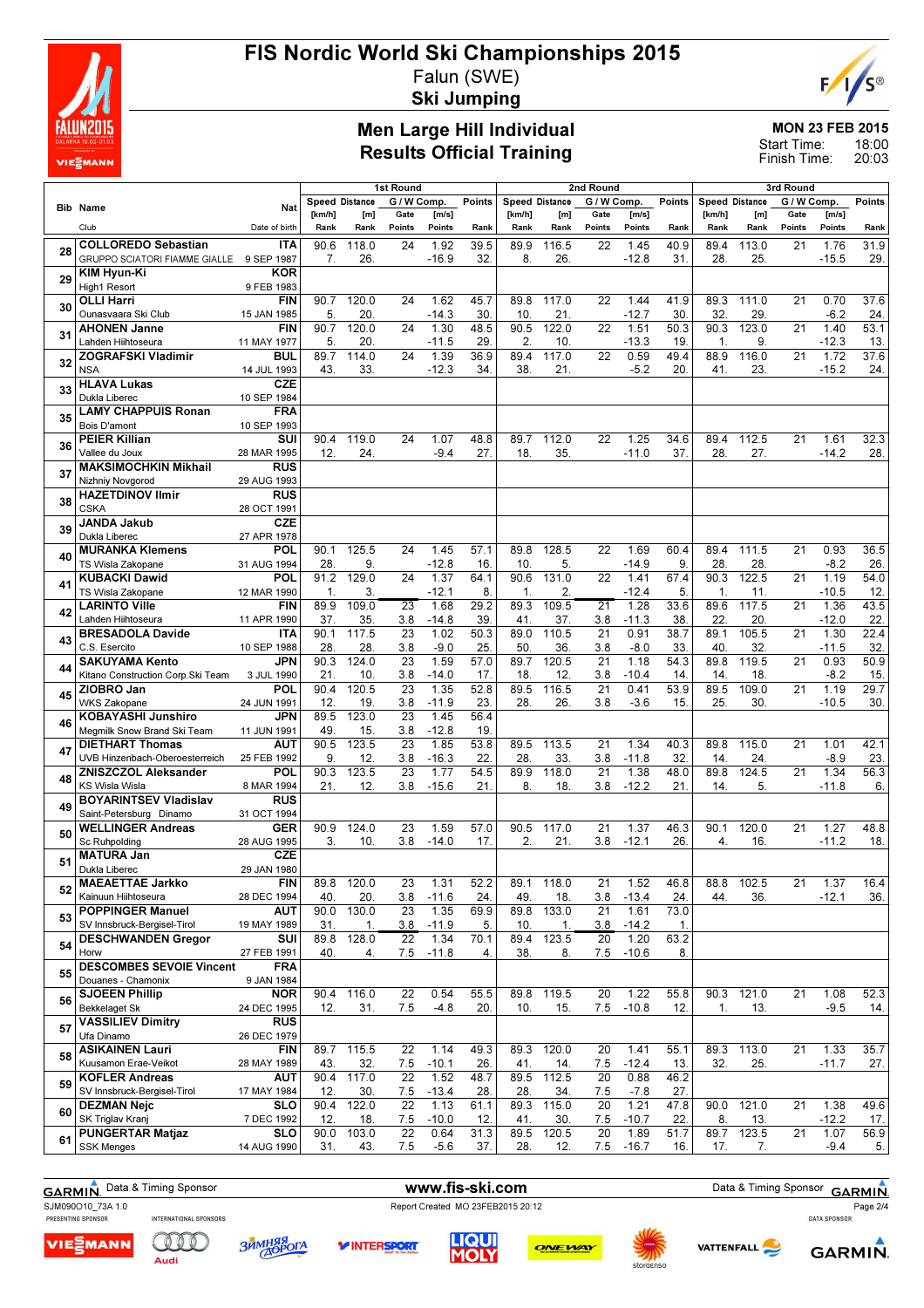

### FIS Nordic World Ski Championships 2015 Falun (SWE)



Ski Jumping

### Men Large Hill Individual Results Official Training

### MON 23 FEB 2015

18:00 20:03 Start Time: Finish Time:

|    |                                                      |                                        |        |                  | 1st Round       |         |                | 2nd Round       |                  |                 |         |                  |                |                | 3rd Round       |         |                   |
|----|------------------------------------------------------|----------------------------------------|--------|------------------|-----------------|---------|----------------|-----------------|------------------|-----------------|---------|------------------|----------------|----------------|-----------------|---------|-------------------|
|    |                                                      |                                        |        | Speed Distance   | G / W Comp.     |         | Points         |                 | Speed Distance   | G / W Comp.     |         | Points           |                | Speed Distance | G / W Comp.     |         | Points            |
|    | <b>Bib Name</b>                                      | Nat                                    | [km/h] | [m]              | Gate            | [m/s]   |                | [km/h]          | [m]              | Gate            | [m/s]   |                  | [km/h]         | [m]            | Gate            | [m/s]   |                   |
|    | Club                                                 | Date of birth                          | Rank   | Rank             | Points          | Points  | Rank           | Rank            | Rank             | Points          | Points  | Rank             | Rank           | Rank           | Points          | Points  | Rank              |
|    | <b>FORFANG Johann Andre</b>                          | <b>NOR</b>                             | 90.5   | 126.5            | $\overline{22}$ | 1.54    | 65.6           | 89.7            | 119.0            | 20              | 0.93    | 57.5             | 90.1           | 126.5          | $\overline{21}$ | 0.63    | 66.1              |
| 62 | <b>Tromsoe Skiklubb</b>                              | 4 JUL 1995                             | 9.     | 7.               | 7.5             | $-13.6$ | 7.             | 18.             | 16.              | 7.5             | $-8.2$  | 11.              | 4.             | 3.             |                 | $-5.6$  | 2.                |
| 63 | <b>TAKEUCHI Taku</b>                                 | <b>JPN</b>                             |        |                  |                 |         |                |                 |                  |                 |         |                  |                |                |                 |         |                   |
|    | Kitano Construction Corp. Ski Club                   | 20 MAY 1987                            |        |                  |                 |         |                |                 |                  |                 |         |                  |                |                |                 |         |                   |
|    | <b>BARDAL Anders</b>                                 | <b>NOR</b>                             | 90.4   | 126.5            | $\overline{22}$ | 1.37    | 67.1           | 89.7            | 129.5            | 20              | 1.40    | 72.3             |                |                |                 |         |                   |
| 64 | Steinkjer Skiklubb                                   | 24 AUG 1982                            | 12.    | 7.               | 7.5             | $-12.1$ | 6.             | 18.             | 3.               | 7.5             | $-12.3$ | 2                |                |                |                 |         |                   |
| 65 | <b>TEPES Jurii</b>                                   | <b>SLO</b>                             | 90.0   | 122.5            | $\overline{22}$ | 1.52    | 58.6           | 89.6            | 109.0            | $\overline{20}$ | 1.18    | 37.3             | 89.9           | 125.5          | $\overline{21}$ | 0.70    | 63.7              |
|    | <b>SD Dolomiti</b>                                   | 14 FEB 1989                            | 31.    | 17.              | 7.5             | $-13.4$ | 14.            | 23.             | 38.              | 7.5             | $-10.4$ | 36.              | 11.            | 4.             |                 | $-6.2$  | 4.                |
| 66 | <b>NEUMAYER Michael</b>                              | <b>GER</b>                             | 90.4   | 123.5            | $\overline{22}$ | 1.24    | 62.9           | 89.8            | 114.5            | $\overline{20}$ | 1.17    | 47.3             | 90.1           | 120.5          | 21              | 0.72    | 54.5              |
|    | SC 1906 Oberstdorf                                   | 15 JAN 1979                            | 12     | 12.              | 7.5             | $-10.9$ | 10             | 10 <sub>1</sub> | 31.              | 7.5             | $-10.3$ | 23.              | $\overline{4}$ | 15.            |                 | $-6.4$  | 9.                |
| 67 | <b>ZYLA Piotr</b>                                    | POL                                    | 90.0   | 130.0            | $\overline{22}$ | 1.33    | 73.8           | 89.2            | 123.5            | $\overline{20}$ | 0.91    | 65.8             | 89.7           | 122.0          | $\overline{21}$ | 0.99    | 54.9              |
|    | <b>KS Wisla Wisla</b>                                | 16 JAN 1987                            | 31.    | $\mathbf{1}$     | 7.5             | $-11.7$ | $\overline{2}$ | 47.             | 8.               | 7.5             | $-8.0$  | $\overline{7}$   | 17.            | 12             |                 | $-8.7$  | 8.                |
| 68 | <b>KRAUS Marinus</b>                                 | <b>GER</b>                             | 89.3   | 101.0            | $\overline{21}$ | 0.66    | 31.3           | 89.6            | 114.0            | $\overline{20}$ | 1.28    | 45.4             | 89.7           | 123.0          | $\overline{21}$ | 1.26    | $\overline{54.3}$ |
|    | <b>Wsv Oberaudorf</b>                                | 13 FEB 1991                            | 52.    | 45.              | 11.3            | $-5.8$  | 37.            | 23.             | 32.              | 7.5             | $-11.3$ | 28.              | 17.            | 9.             |                 | $-11.1$ | 10.               |
| 69 | <b>JACOBSEN Anders</b>                               | <b>NOR</b>                             | 89.5   | 105.5            | 21              | 0.80    | 38.1           | 89.3            | 117.0            | 20              | 1.78    | 46.4             | 89.9           | 123.5          | 21              | 1.36    | 54.3              |
|    | Ringkollen Skiklubb                                  | 17 FEB 1985                            | 49.    | 41.              | 11.3            | $-7.1$  | 33.            | 41.             | 21.              | 7.5             | $-15.7$ | 25.              | 11.            | 7.             |                 | $-12.0$ | 10.               |
| 70 | <b>ITO Daiki</b>                                     | JPN                                    |        |                  |                 |         |                |                 |                  |                 |         |                  |                |                |                 |         |                   |
|    | Megmilk Snow Brand Ski Team                          | 27 DEC 1985                            |        |                  |                 |         |                |                 |                  |                 |         |                  |                |                |                 |         |                   |
| 71 | <b>EISENBICHLER Markus</b>                           | <b>GER</b>                             | 89.7   | 118.5            | 21              | 0.81    | 61.5           | 89.5            | 121.0            | 20              | 1.09    | 59.7             | 89.6           | 120.0          | 21              | 1.30    | 48.5              |
|    | <b>TSV Siegsdorf</b>                                 | 3 APR 1991                             | 43.    | 25.              | 11.3            | $-7.1$  | 11.            | 28.             | 11.              | 7.5             | $-9.6$  | 10               | 22.            | 16.            |                 | $-11.5$ | 19.               |
| 72 | <b>DAMJAN Jernej</b>                                 | <b>SLO</b>                             | 89.0   | 120.0            | 21              | 1.22    | 60.5           | 88.8            | 116.5            | 20              | 1.19    | 50.7             | 89.2           | 116.5          | 21              | 0.84    | 46.3              |
|    | SSK Sam Ihan                                         | 28 MAY 1983<br><b>GER</b>              | 54.    | 20.              | 11.3            | $-10.8$ | 13.            | 53.             | 26.              | 7.5             | $-10.5$ | 18               | 35.            | 22.            |                 | $-7.4$  | 21.               |
| 73 | <b>FREITAG Richard</b><br><b>SG Nickelhuette Aue</b> |                                        |        |                  |                 |         |                |                 |                  |                 |         |                  |                |                |                 |         |                   |
|    | <b>AMMANN Simon</b>                                  | 14 AUG 1991<br>$\overline{\text{SUI}}$ | 89.5   | 123.0            | $\overline{21}$ | 1.50    | 63.5           | 89.2            | 119.0            | $\overline{20}$ | 1.69    | 50.8             | 89.9           | 124.0          | $\overline{21}$ | 1.33    | 55.5              |
| 74 | <b>SSC Toggenburg</b>                                | 25 JUN 1981                            | 49.    | 15.              | 11.3            | $-13.2$ | 9.             | 47.             | 16.              | 7.5             | $-14.9$ | 17.              | 11.            | 6.             |                 | $-11.7$ | 7.                |
|    | <b>VELTA Rune</b>                                    | <b>NOR</b>                             |        |                  |                 |         |                |                 |                  |                 |         |                  |                |                |                 |         |                   |
| 75 | Lommedalen II                                        | 19 JUL 1989                            |        |                  |                 |         |                |                 |                  |                 |         |                  |                |                |                 |         |                   |
|    | <b>SCHLIERENZAUER Gregor</b>                         | <b>AUT</b>                             | 89.8   | 118.0            | $\overline{21}$ | 1.12    | 57.8           | 89.5            | 104.0            | $\overline{20}$ | 0.82    | 31.5             | 90.0           | 117.5          | $\overline{21}$ | 0.65    | 49.8              |
| 76 | SV Innsbruck-Bergisel-Tirol                          | 7 JAN 1990                             | 40     | 26.              | 11.3            | $-9.9$  | 15.            | 28.             | 43.              | 7.5             | $-7.2$  | 39.              | 8.             | 20.            |                 | $-5.7$  | 16.               |
|    | <b>STOCH Kamil</b>                                   | POL                                    | 89.7   | 128.0            | 21              | 1.01    | 76.8           | 89.5            | 128.5            | 20              | 1.81    | 66.8             | 90.0           | 130.5          | 21              | 1.19    | 68.4              |
| 77 | KS Eve-nement Zakopane                               | 25 MAY 1987                            | 43.    | $\overline{4}$ . | 11.3            | $-8.9$  | $\mathbf{1}$ . | 28.             | 5.               | 7.5             | $-16.0$ | 6.               | 8.             | 1.             |                 | $-10.5$ | 1.                |
|    | <b>KASAI Noriaki</b>                                 | <b>JPN</b>                             |        |                  |                 |         |                |                 |                  |                 |         |                  |                |                |                 |         |                   |
| 78 | Tsuchiya Home Ski Team                               | 6 JUN 1972                             |        |                  |                 |         |                |                 |                  |                 |         |                  |                |                |                 |         |                   |
|    | <b>HAYBOECK Michael</b>                              | <b>AUT</b>                             |        |                  |                 |         |                |                 |                  |                 |         |                  |                |                |                 |         |                   |
| 79 | UVB Hinzenbach-Oberoesterreich                       | 5 MAR 1991                             |        |                  |                 |         |                |                 |                  |                 |         |                  |                |                |                 |         |                   |
|    | <b>KOUDELKA Roman</b>                                | <b>CZE</b>                             |        |                  |                 |         |                |                 |                  |                 |         |                  |                |                |                 |         |                   |
| 80 | <b>LSK Lomnice nad Popelkou</b>                      | 9 JUL 1989                             |        |                  |                 |         |                |                 |                  |                 |         |                  |                |                |                 |         |                   |
| 81 | <b>FANNEMEL Anders</b>                               | <b>NOR</b>                             | 89.6   | 93.5             | $\overline{21}$ | 0.22    | 21.7           | 89.8            | 129.0            | $\overline{20}$ | 1.29    | 72.3             | 89.7           | 118.0          | $\overline{21}$ | 0.99    | 47.7              |
|    | Hornindal II                                         | 13 MAY 1991                            | 47.    | 48.              | 11.3            | $-1.9$  | 44.            | 10.             | $\overline{4}$ . | 7.5             | $-11.4$ | $\mathbf{2}$     | 17.            | 19.            |                 | $-8.7$  | 20.               |
| 82 | <b>FREUND Severin</b>                                | <b>GER</b>                             |        |                  |                 |         |                |                 |                  |                 |         |                  |                |                |                 |         |                   |
|    | <b>WSV DJK Rastbuechl</b>                            | 11 MAY 1988                            |        |                  |                 |         |                |                 |                  |                 |         |                  |                |                |                 |         |                   |
| 83 | <b>KRAFT Stefan</b>                                  | <b>AUT</b>                             |        |                  |                 |         |                |                 |                  |                 |         |                  |                |                |                 |         |                   |
|    | SV Schwarzach-Salzburg                               | 13 MAY 1993                            |        |                  |                 |         |                |                 |                  |                 |         |                  |                |                |                 |         |                   |
| 84 | <b>PREVC Peter</b>                                   | SLO                                    | 89.0   | 127.0            | 21              | 1.35    | 72.0           | 88.7            | 127.5            | 20              | 1.06    | 71.7             | 89.2           | 129.0          | 21              | 1.25    | 65.2              |
|    | SK Triglav Kranj                                     | 20 SEP 1992                            | 54.    | 6.               | 11.3            | $-11.9$ | 3.             | 54.             | 7 <sub>1</sub>   | 7.5             | $-9.3$  | $\overline{4}$ . | 35.            | 2.             |                 | $-11.0$ | 3.                |

GARMIN. Data & Timing Sponsor **www.fis-ski.com** Data & Timing Sponsor GARMIN.

SJM090O10\_73A 1.0 **Report Created MO 23FEB2015 20:12** Report Created MO 23FEB2015 20:12





**Y INTERSPORT** 







Page 3/4